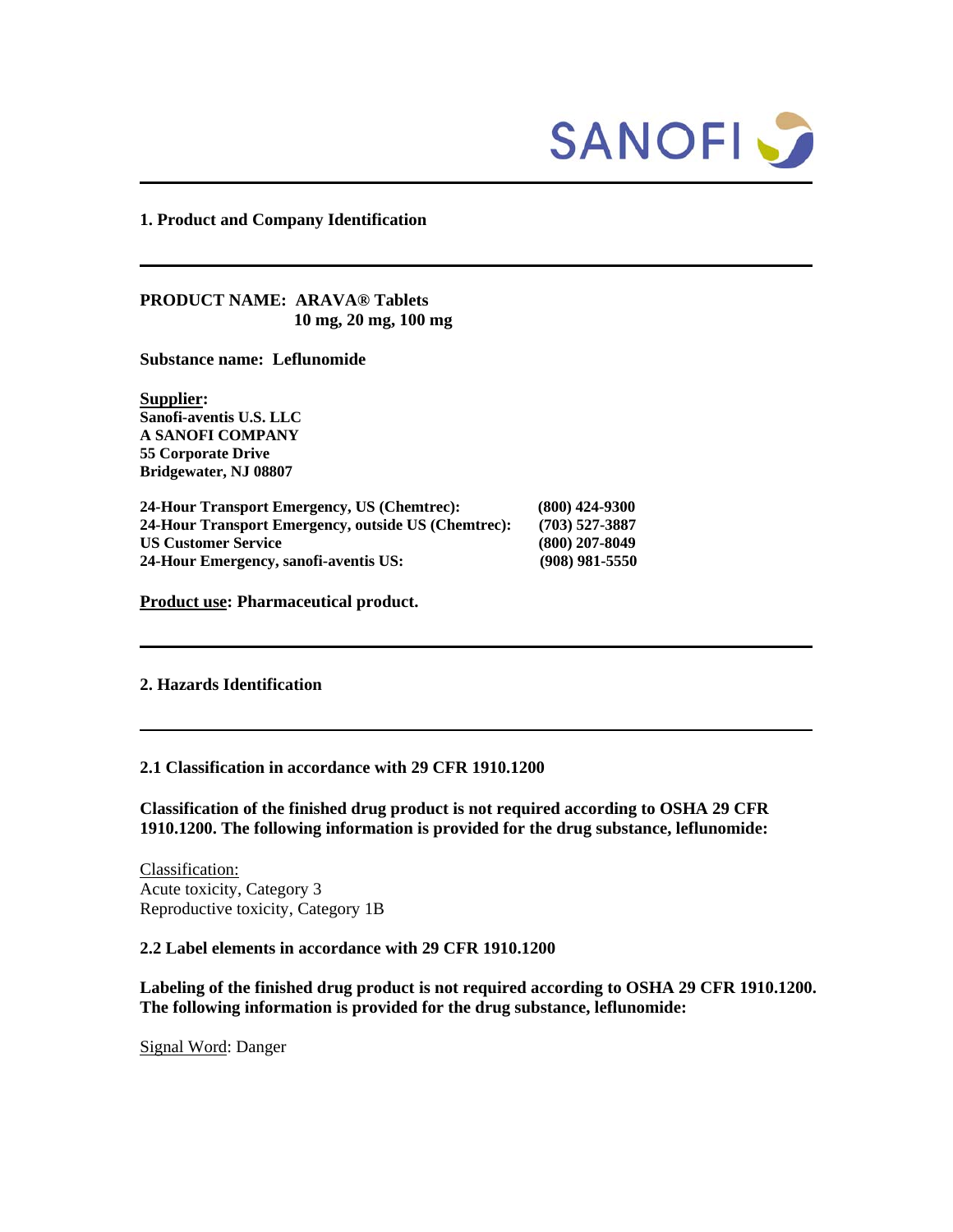Hazard Statement(s): Toxic if swallowed. May damage the unborn child.

Symbol(s): Skull and crossbones; Health hazard

Precautionary Statement(s):

- Prevention: Obtain special instructions before use. Do not handle until all safety precautions have been read and understood. Wear protective gloves. Wash hands thoroughly after handling. Do not eat. Drink or smoke when using this product.
- Response: If swallowed: Immediately call a poison center. Rinse mouth. If exposed or concerned: Get medical advice.
- Storage: Store locked up.
- Disposal: Dispose of in accordance with applicable regional, national and local laws and regulations.

# **2.3 Hazards Not Otherwise Classified (HNOC)**

Not classified.

# **3. Composition/Information on Ingredients**

| <b>Chemical Name:</b>         | <b>Common Name:</b> | $CAS \#$ : | Percentage or        |
|-------------------------------|---------------------|------------|----------------------|
|                               |                     |            | concentration range  |
| $N-(4-Trifluorometry1) - 5$ - | Leflunomide         | 75706-12-6 | 10, 20 or 100 mg per |
| methyl-isoxazol-4-carbonamide |                     |            | tablet               |

Inactive Ingredients: Colloidal silicon dioxide, crospovidone, hypromellose, lactose monohydrate, magnesium stearate, polyethylene glycol, povidone, starch, talc, titanium dioxide, and yellow ferric oxide (20 mg tablet only).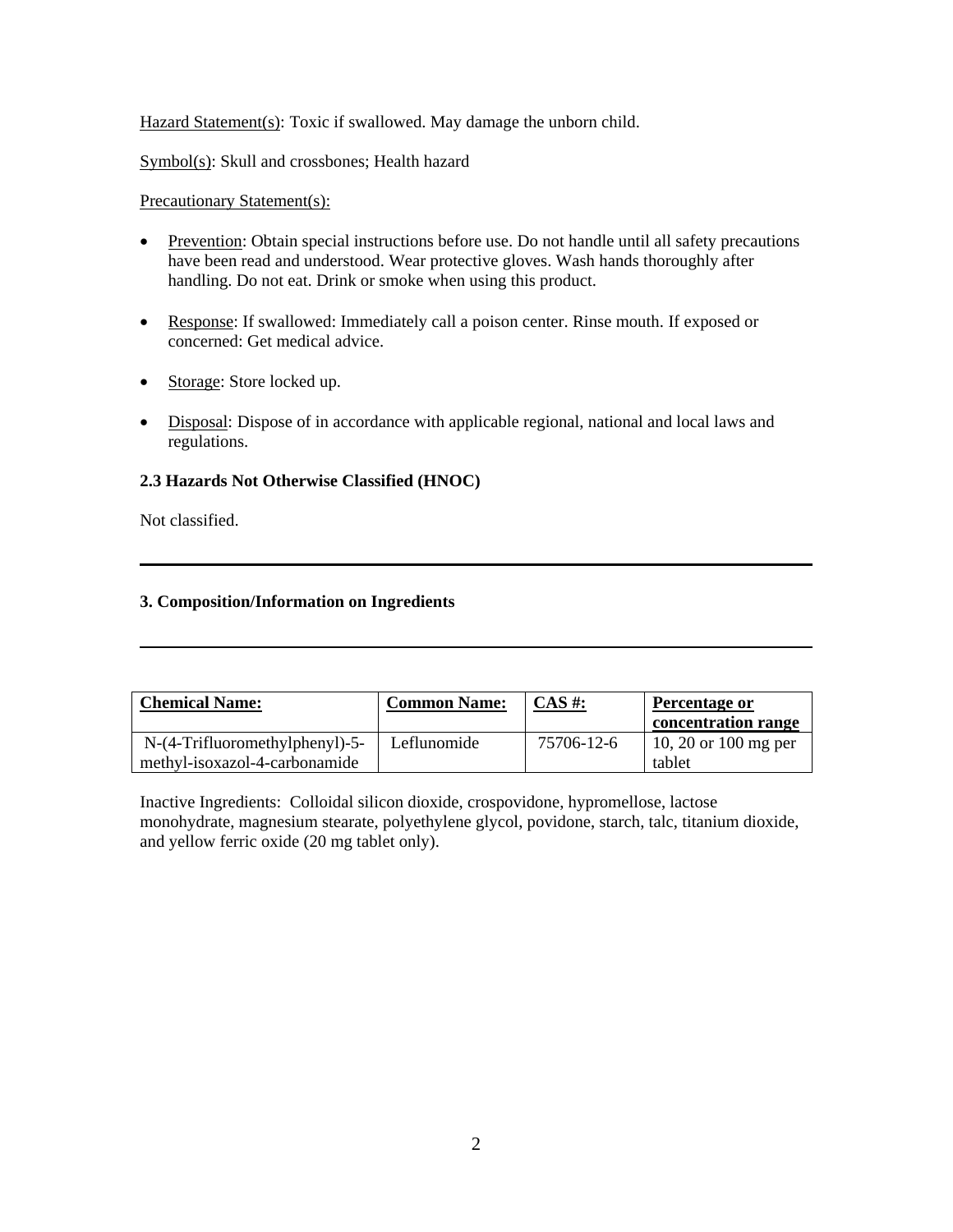# **4. First Aid Measures**

# **4.1 First aid procedures**

Eye contact: In case of contact with dust from broken tablets or capsules, immediately flush eyes with plenty of water for at least 15 minutes. If easy to do, remove contact lenses if worn. Get medical attention.

Skin contact: In case of contact with broken tablets or capsules, immediately flush skin with plenty of water. Remove contaminated clothing and shoes. Get medical attention if irritation develops and persists.

Ingestion: If swallowed: Immediately call a poison center. Rinse mouth. Do NOT induce vomiting unless directed to do so by a physician. Never give anything by mouth to an unconscious person.

Inhalation: If dust from broken tablets or capsules is inhaled, remove to fresh air. If breathing is difficult, trained personnel should give oxygen. Get medical attention.

## **4.2 Most important symptoms and effects, both acute and delayed**

Fetal harm. Hepatotoxicity. Elevated liver enzymes (ALT and AST), alopecia and rash.

### **4.3 Indication of any immediate medical attention and special treatment needed**

Treat symptomatically and supportively.

# **5. Fire Fighting Measures**

### **5.1 Extinguishing media**

Suitable extinguishing media: All means: water, carbon dioxide, foam or dry chemical.

Unsuitable extinguishing media: Strong water jet.

### **5.2 Specific hazards arising from the chemical**

Hazardous combustion products: Carbon monoxide, carbon dioxide, oxides of nitrogen.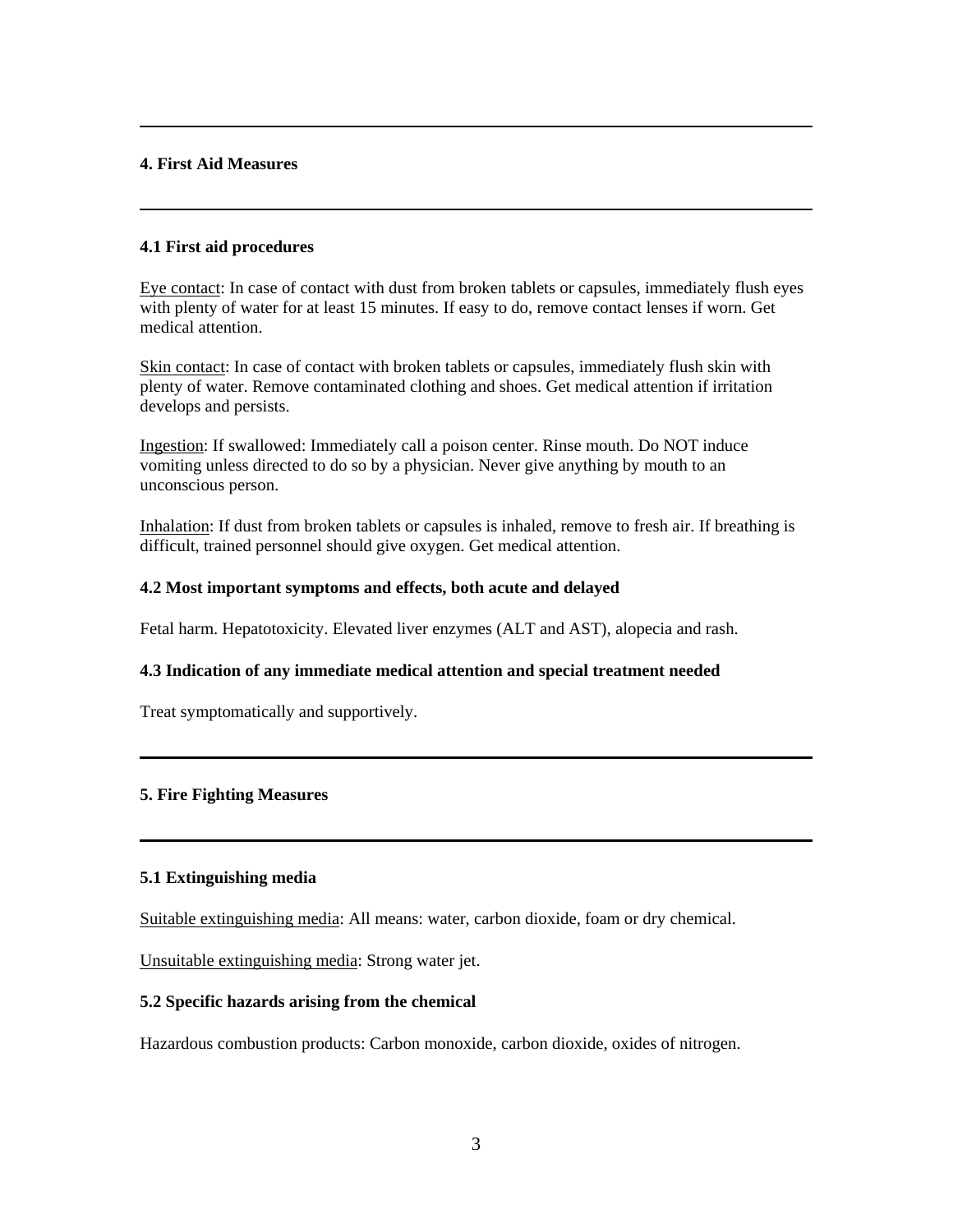## **5.3 Special Protective Equipment and Precautions for Fire-fighters**

In case of fire, use full firefighting turnout (bunker) gear and self-contained breathing apparatus (SCBA). Keep personnel upwind and away from fire. Move container from fire area if you can do it without risk. Do not scatter spilled material with high-pressure water streams. Dike firecontrol water for later disposal.

## **6. Accidental Release Measures**

# **6.1 Personal precautions and Protective Equipment:**

Eye protection, respiratory protective equipment, and suitable protective clothing should be worn if significant dust emissions are generated from broken or crushed tablets or capsules.

## **6.2 Emergency Procedures:**

Follow local workplace procedures. Prevent the product from entering the environment. Avoid discharges to sewers, drains, waterways, or onto the ground.

# **6.3 Methods for containment:**

Vacuum or scoop up, moisten any dust with water before collection with a shovel or broom.

# **6.4 Methods for clean-up:**

Place material in suitable container for disposal. Wash the floor with plenty of water, absorb or retain the cleaning water for disposal.

### **7. Handling and Storage**

# **7.1 Precautions for Safe Handling**

Use with adequate ventilation. Avoid breathing dust if tablets are crushed or spilled. Do not get dust in eyes or on skin. Wash thoroughly after handling.

# **7.2 Conditions for Safe Storage**

Keep container tightly closed. Protect from light. Store in a cool, well-ventilated area.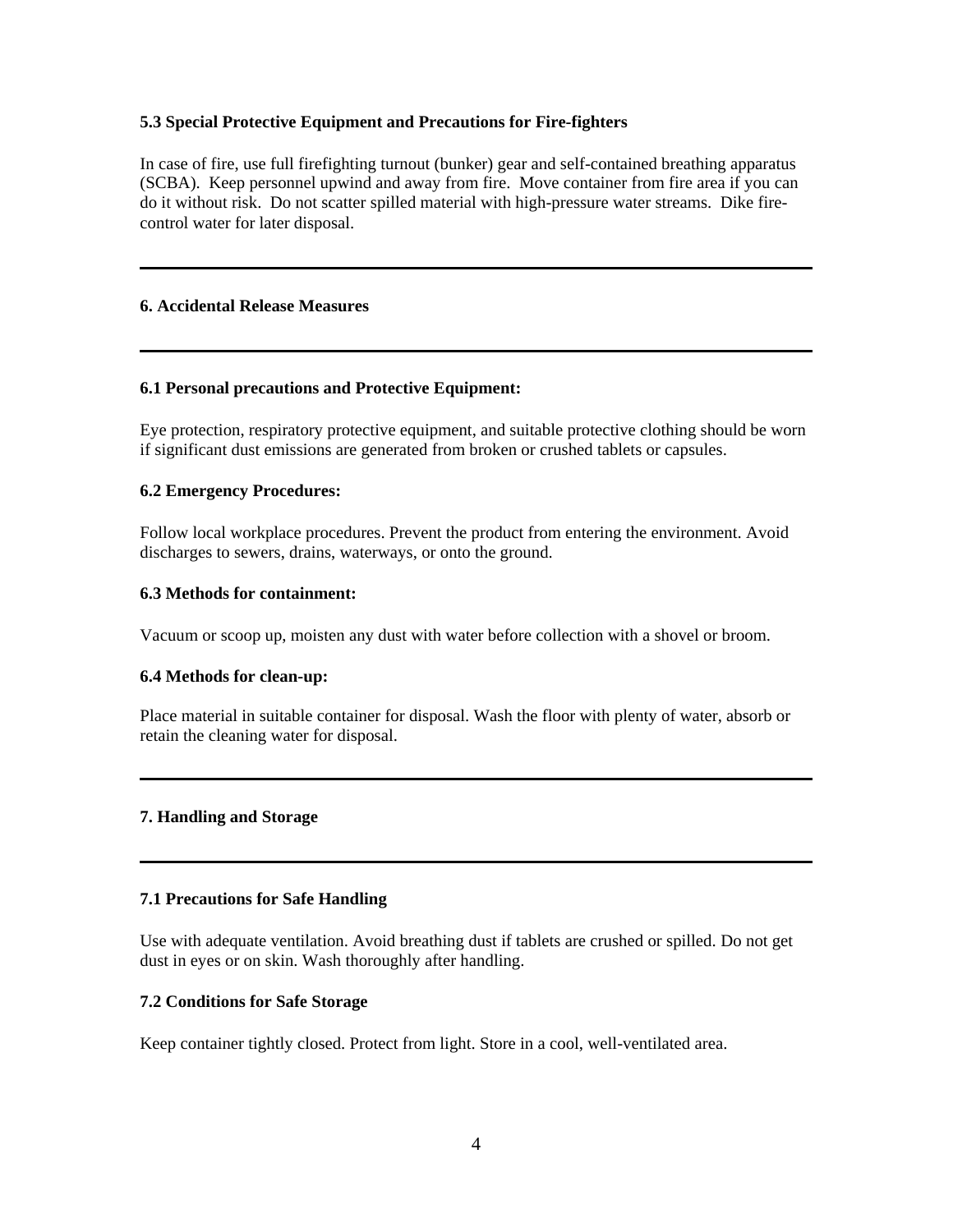# **8. Exposure Controls/Personal Protection**

## **8.1 Exposure Limits**

Sanofi-aventis occupational exposure limit:  $0.005$  mg/m<sup>3</sup>, 8-hour TWA.

# **8.2 Appropriate Engineering Controls**

Provide adequate ventilation. No other specific controls are needed under normal handling conditions. If the integrity of the tablets is compromised (cutting, crushing, or unintended breakage), then handling within a ventilated control device is recommended. If handled outside of a ventilated control device, appropriate respiratory protection should be used.

## **8.3 Individual Protection Measures**

Eye/face protection: None normally required. Safety glasses or safety goggles should be worn if there is a potential for dust exposure from broken or crushed tablets.

Skin protection: Suitable protective gloves should be worn for routine handling. If the integrity of the tablets is compromised (cutting, crushing, or unintended breakage), then double gloves are recommended.

Respiratory protection: None normally required. If the integrity of the tablets is compromised (cutting, crushing, or unintended breakage), then handling within a ventilated control device is recommended. If handled outside of a ventilated control device, appropriate approved respiratory protection should be used.

General hygiene considerations: Suitable work clothes. If the integrity of the tablets is compromised (cutting, crushing, or unintended breakage), then a protective gown is recommended. Wash hands before breaks and at the end of the work shift.

# **9. Physical and Chemical Properties**

Appearance: White or yellow solid tablets. Odor: No data available. Odor threshold: No data available. pH: No data available. Melting point/ Freezing point: Not applicable. Initial boiling point/boiling point range: Not applicable. Flash point: Not applicable. Evaporation rate: Not applicable. Flammability: No data available.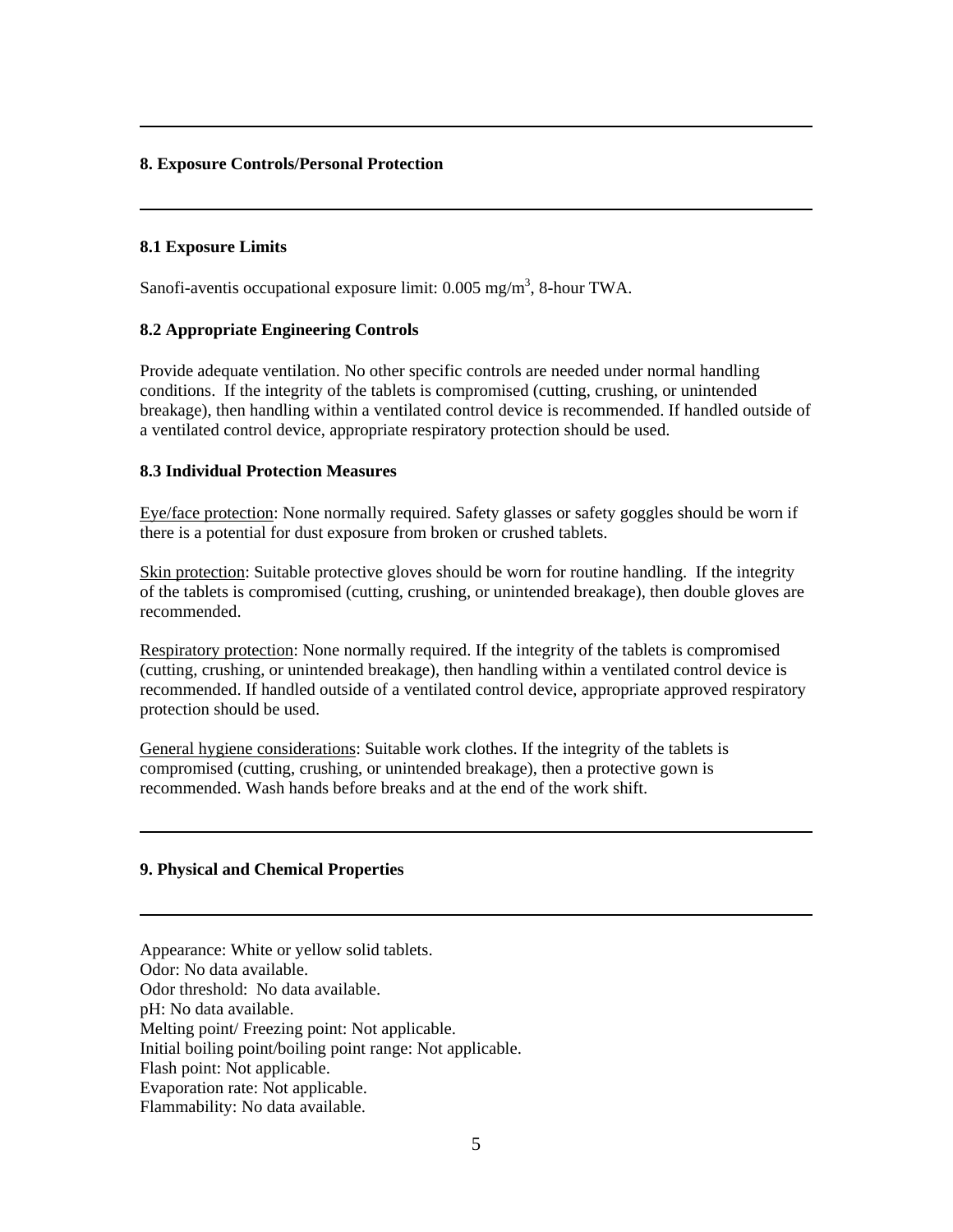Upper/lower flammability or explosive limits: No data available. Vapor pressure: Not applicable. Vapor density: Not applicable. Relative density: No data available. Solubility: No data available. Partition coefficient: n-octanol/water (leflunomide): Log Kow = 2.43 (calculated) Auto-ignition temperature: No data available. Decomposition temperature: No data available. Viscosity: No data available.

## **10. Stability and Reactivity**

### **10.1 Reactivity**

Not a reactive material under normal handling conditions.

#### **10.2 Chemical Stability**

Stable under normal handling conditions.

### **10.3 Possibility of hazardous reactions**

None known.

## **10.4 Conditions to Avoid**

Keep away from heat, sparks and flames.

#### **10.5 Incompatible materials**

Strong oxidizing and reducing agents.

#### **10.6 Hazardous decomposition products**

Carbon monoxide, carbon dioxide, oxides of nitrogen.

## **11. Toxicological Information**

#### **The following information is for the active ingredient leflunomide unless otherwise noted:**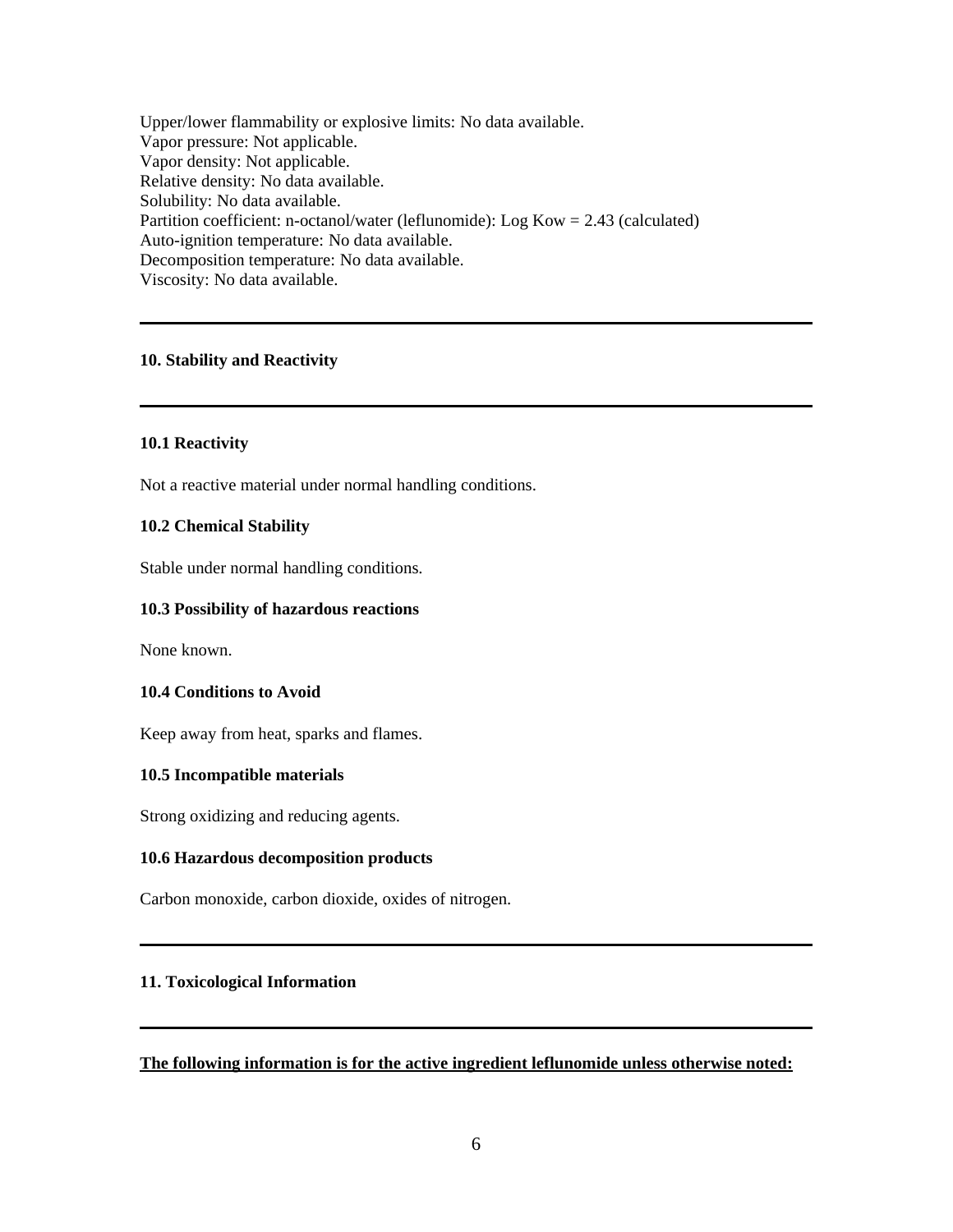Information on likely routes of exposure: Exposure not expected under normal use. Dust from broken or crushed tablets could result in exposure to eyes, skin and respiratory tract.

Symptoms related to the physical, chemical and toxicological characteristics: Elevated liver enzymes (ALT and AST), alopecia and rash.

Effects of short-term (acute) exposure: Elevated liver enzymes (ALT and AST), alopecia and rash.

Effects of long-term (chronic) exposure: Hepatotoxicity. May cause fetal harm.

Acute toxicity (LD50): Oral route, rat:  $100 - 250$  mg/kg. Oral route, mouse: 250 – 500 mg/kg.

Skin corrosion/irritation: Non-irritant. Method: OECD 404.

Serious eye damage/irritation: Slight irritant effect - does not require labeling.

Sensitization: Non-sensitizing.

Specific target organ toxicity – single exposure (STOT-SE): No data.

Specific target organ toxicity – repeated exposure (STOT-RE): Liver.

Carcinogenicity: No evidence of carcinogenicity was observed in a 2-year bioassay in rats at oral doses of leflunomide up to the maximally tolerated dose of 6 mg /kg.

Not listed by NTP, not found to be a potential carcinogen by IARC or OSHA.

Titanium dioxide has been classified by IARC as 2B: Possibly carcinogenic to humans. Tumors were observed at high dose in animal studies by inhalation and intratracheal administration. Tumors were not observed by other routes.

Reproductive toxicity and teratogenicity: Can cause fetal harm when administered to a pregnant woman. Leflunomide, when administered orally to rats during organogenesis at a dose of 15 mg/kg, was teratogenic. The systemic exposure of rats at this dose was approximately 1/10 the human exposure level based on AUC. Under these exposure conditions, leflunomide also caused a decrease in the maternal body weight and an increase in embryolethality with a decrease in fetal body weight for surviving fetuses. In rabbits, oral treatment with 10 mg /kg of leflunomide during organogenesis resulted in fused, dysplastic sternebrae. The expo sure level at this dose was essentially equivalent to the maximum human expo sure level based on AUC. At a 1 mg /kg dose, leflunomide was not teratogenic in rats and rabbits.

Mutagenicity: Leflunomide was not mutagenic in the Ames Assay, the Unscheduled DNA Synthesis Assay, or in the HGPRT Gene Mutation Assay. In addition, leflunomide was not clastogenic in the in vivo Mouse Micronucleus Assay or in the in vivo Cytogenetic Test in Chinese Hamster Bone Marrow Cells.

Aspiration hazard: Not applicable.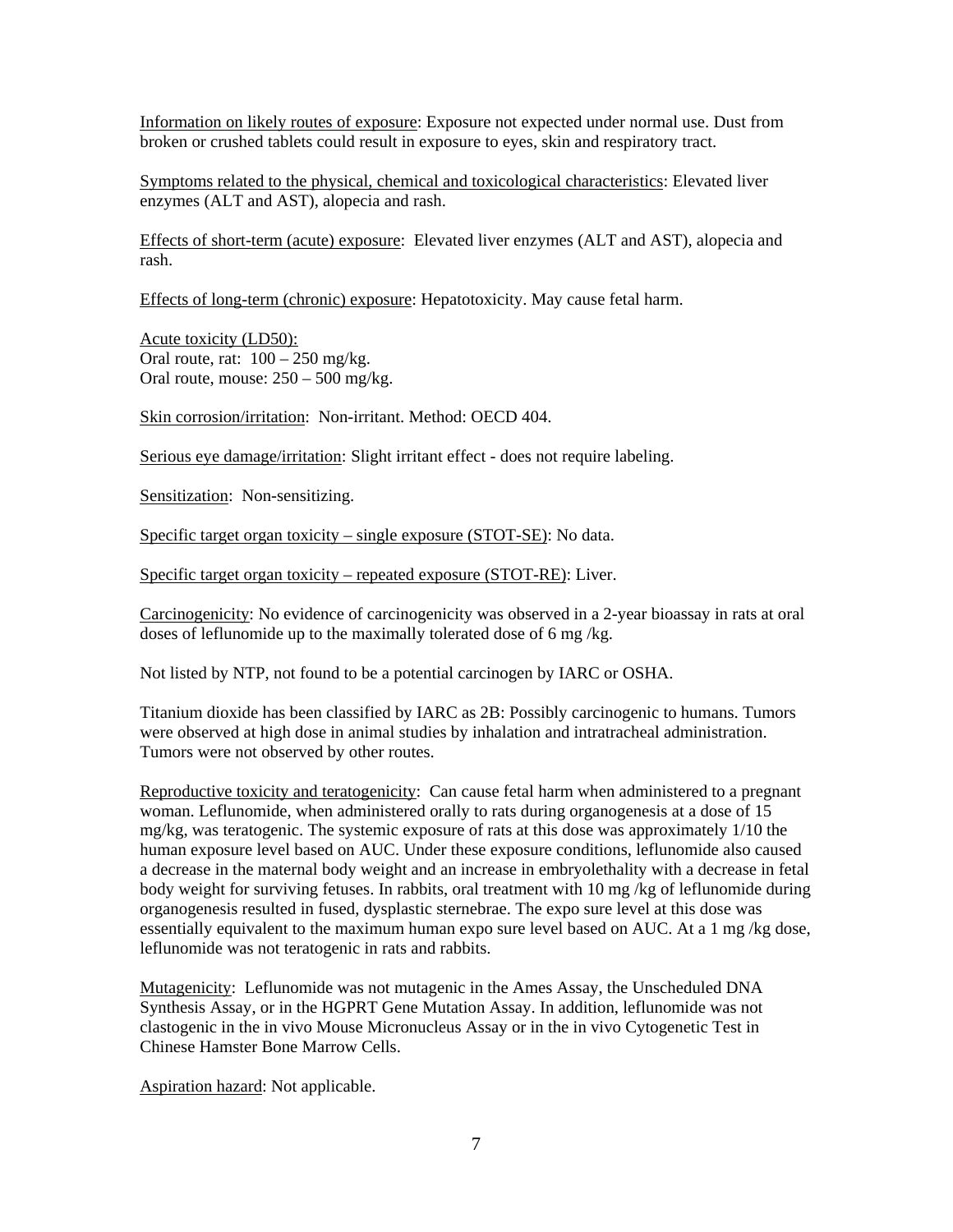### **12. Ecological Information**

## **The following information is for the active ingredient leflunomide unless otherwise noted:**

#### **12.1. Ecotoxicity**

Fish toxicity (LC50): 3.74 mg/l Species: zebra fish Exposure duration: 48 h Method: OECD 203

Fish toxicity (LC50): 2.64 mg/l Species: zebra fish Exposure duration: 96 h Method: OECD 203

Chronic aquatic toxicity: not determined.

Toxicity on invertebrates (EC50): 17 mg/l Species: Daphnia magna Exposure duration: 48 h

Toxicity on invertebrates (Chronic toxicity): not determined.

Algae toxicity (EC50): 22.42 mg/l Species: Desmodesmus subspicatus Exposure duration: 72 h Endpoint: Growth rate Method: OECD 201

Algae toxicity (NOEC): 6.25 mg/l Species: Desmodesmus subspicatus Exposure duration: 72 h Endpoint: Growth rate Method: OECD 201

Bacteria toxicity (EC50):  $> 1,000$  mg/l Species: Activated sludge. Exposure duration: 3 h Method: OECD 209

### **12.2. Persistence and degradability**

Biological degradability : < 20 %; Not readily biodegradable. Testing period: 28 day Method of analysis: CO2 formation in % of theoretical value Method: modified Sturm test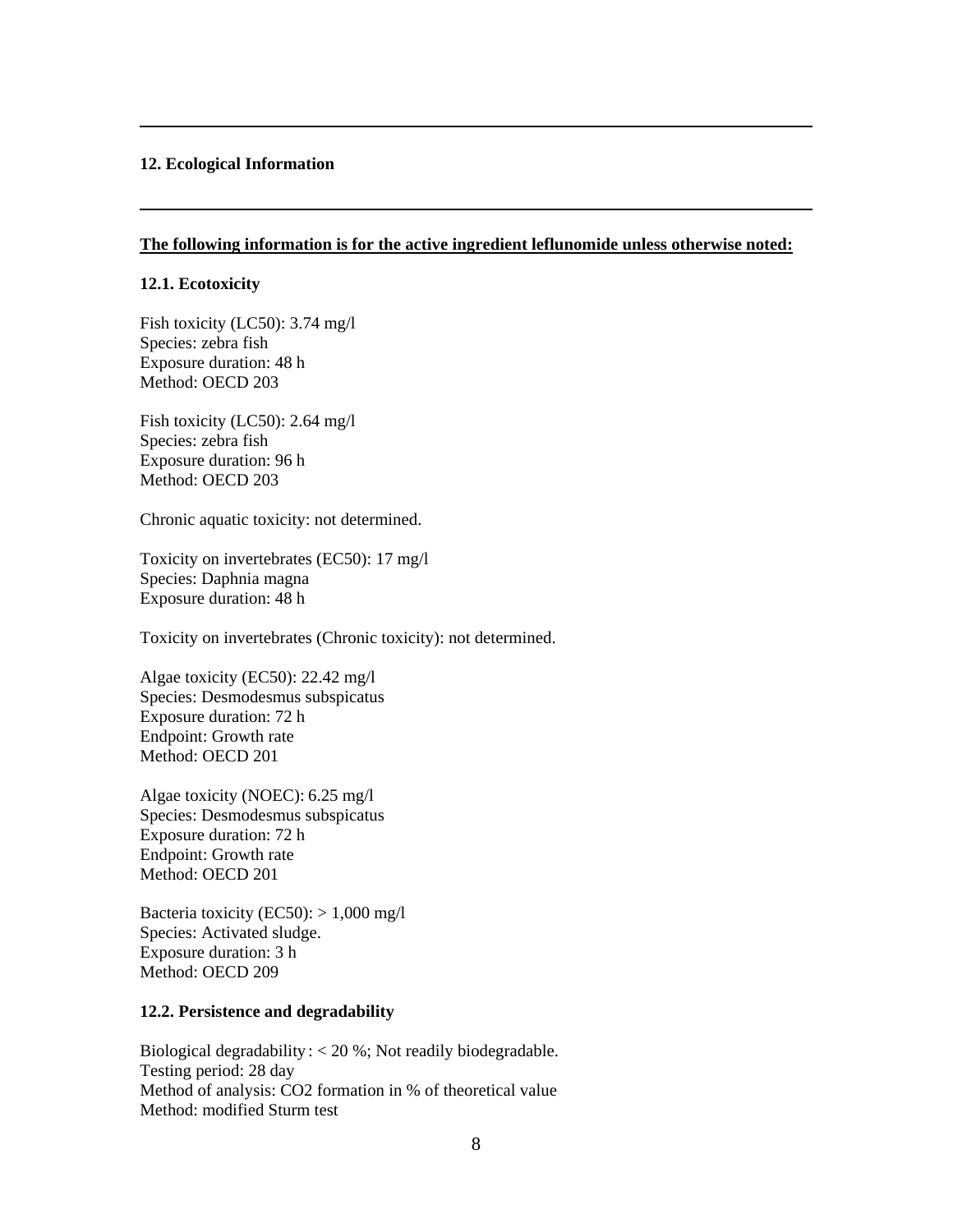# **12.3. Bioaccumulative potential**

Unlikely to be bioaccumulable in living organisms ( $\text{Log Kow} < 4$ ).

## **12.4 Mobility in soil**

No data available.

## **12.5 Other adverse effects**

No data available.

# **13. Disposal Considerations**

## **13.1 Disposal of product waste**

Disposal should be in accordance with applicable regional, national and local laws and regulations. Local regulations may be more stringent than regional or national requirements.

## **13.2 Disposal of packaging waste**

Dispose of in a safe manner in accordance with federal, state and local environmental regulations. Empty packages, containers or liners may contain product residue.

# **14. Transport Information**

## **14.1 Basic shipping information, finished product**

| U.S. DOT         | Not a regulated material. |
|------------------|---------------------------|
| <b>ICAO/IATA</b> | Not a regulated material. |
| <b>IMDG</b>      | Not a regulated material. |